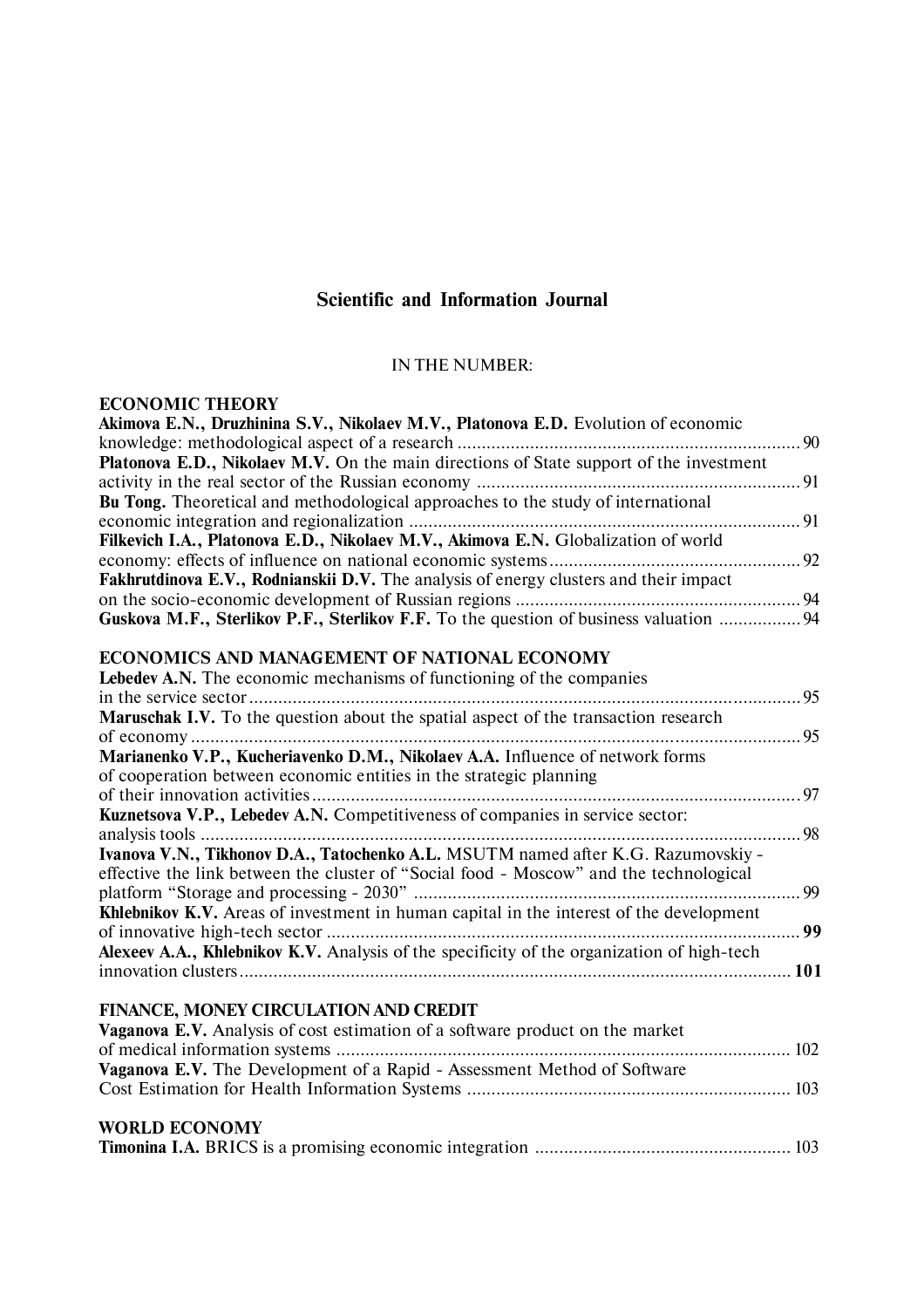# **ECONOMIC THEORY**

### **EVOLUTION OF ECONOMIC KNOWLEDGE: METHODOLOGICAL ASPECT OF A RESEARCH**

© 2016 Akimova Elena Nikolaevna Doctor of Economics, Associate Professor Moscow State University of Education 88, Vernadskogo prospect, Moscow, 119571, Russia © 2016 Druzhinina Svetlana Vladimirovna Doctor of Economics, Professor Russian State Pedagogical University named after A.I. Herzen 48, Moika river embankment, St. Petersburg, 191186, Russia © 2016 Nikolaev Maxim Vladimirovich PhD in Economics © 2016 Platonova Elena Dmitrievna Doctor of Economics, Professor Moscow State University of Education 88, Vernadskogo prospect, Moscow, 119571, Russia E-mail: chair.etm@bk.ru; sdruzhinina@mail.ru

The article deals with the evolution of the economic knowledge under the influence of a consecutive change of the general scientific methodological concepts.

*Key words:* methodology, economic methodology, methodology of economic science, methodological approaches, levels of methodological knowledge, general scientific methodological concepts, evolution of economic knowledge, periodization of an economic thought, classification of economic concepts.

The article is devoted to the methodological approach to the periodization of the evolution of the economic knowledge. As usual, economists differentiate the existing economic doctrines on classical, neoclassical, Marxist, Keynesian, institutional, Neo-Keynesian and other directions of the current Economic Thought. Basis of such differentiation is the distinctions in the theoretical and the conceptual provisions of economic doctrines. The authors have offered other approach. Authors have indicated the several general scientific methodological concepts such as essential methodological concept, functional methodological concept, system's methodological concept. New research approach is connected with synergetic focused methodological concepts. This approach provides the new tools of the description of tendencies of the development of the global economy.

#### *References*

1. Platonova E.D. (2006) *Sovremennaia teoriia i praktika nakopleniia (transformatsionnyi aspekt)* : monografiia / pod red. E.V. Iuferevoi. Moscow, p. 8.

2. Khudokormov A.G. (2005) Sushchestvuiut li zakony istorii ekonomicheskoi mysli? *Vestnik Mosk. un-ta.* Seriia 6. Ekonomika, 1, pp. 82-95.

3. Istoriia ekonomicheskoi mysli (1961) : kurs lektsii / red.: I.D. Udal'tsov, F.Ia. Polianskii. Moscow.

4. Istoriia ekonomicheskoi mysli (1970) / red. F.Ia. Polianskii. Moscow.

5. Istoriia i filosofiia ekonomiki (2008) / pod red. M.V. Konotopova. Moscow.

6. Platonova E.D. (2016) *Ekonomicheskoe issledovanie: voprosy metodologii* : monografiia. 2-e izd., dop. Moscow.

7. Lebedev S.A. (2004) *Filosofiia nauki : slovar' osnovnykh terminov*. Moscow, p. 153.

8. Lektorskii V.A. (2001) *Epistemologiia klassicheskaia i neklassicheskaia*. Moscow.

9. Stepin V.S. (2000) *Teoreticheskoe znanie (struktura, istoricheskaia evoliutsiia)*. Moscow.

*Received for publication on 02.08.2016*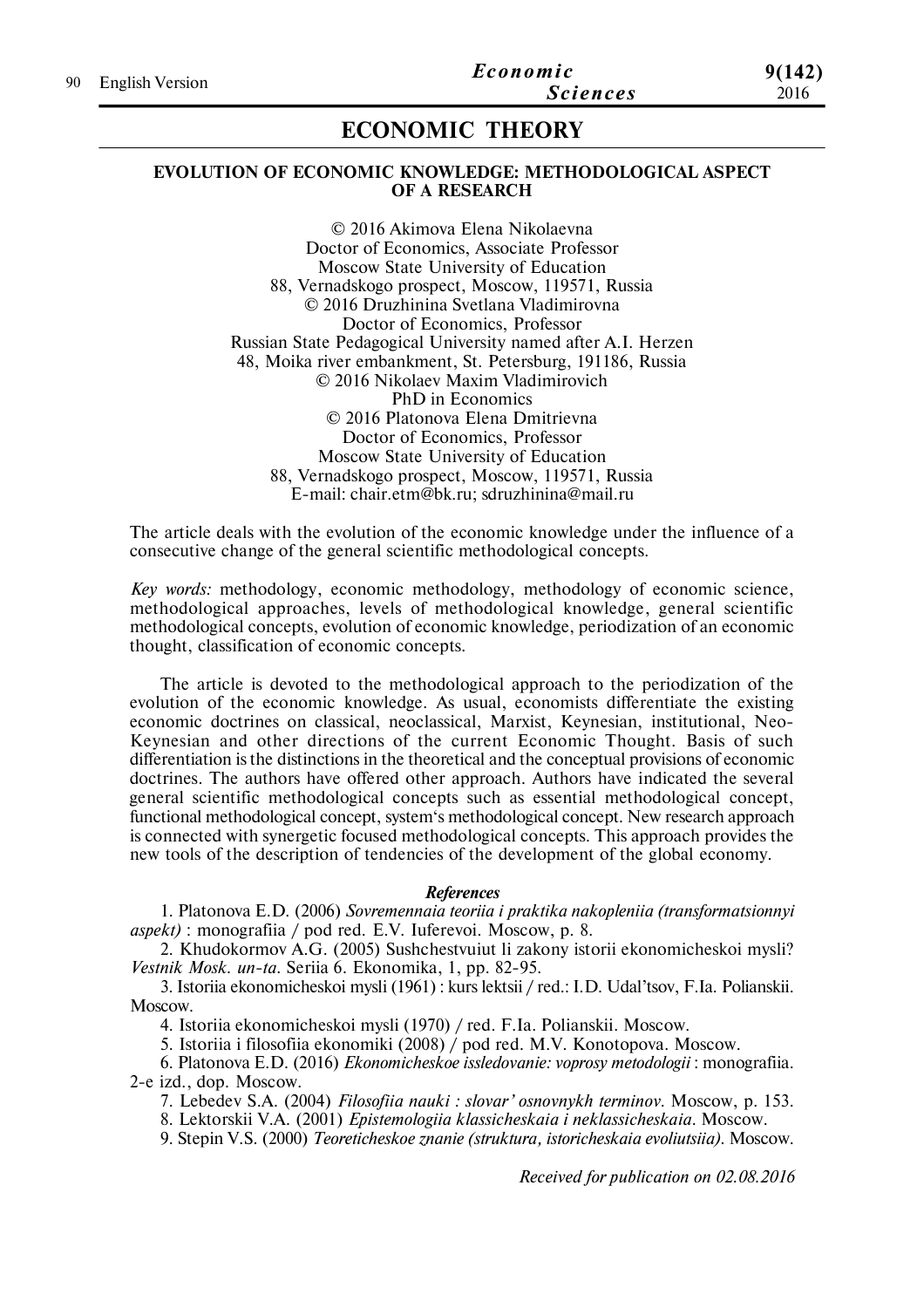| <b>English Version</b> | Economic        | 9(142) |
|------------------------|-----------------|--------|
|                        | <i>Sciences</i> | 2016   |

### **ON THE MAIN DIRECTIONS OF STATE SUPPORT OF THE INVESTMENT ACTIVITY IN THE REAL SECTOR OF THE RUSSIAN ECONOMY**

© 2016 Platonova Elena Dmitrievna Doctor of Economics, Professor © 2016 Nikolaev Maxim Vladimirovich PhD in Economics Moscow State University of Education 88, Vernadskogo prospect, Moscow, 119571, Russia E-mail: chair.etm@bk.ru

Is proved that the state support of investment activity in real sector includes pro-active actions of the state in the directions as follows: facilitate the investment process and the implementation of investment initiatives of strategic investors; impacts on the motivational mechanism of strategic investors; counteractions to the factors slowing down or blocking the development and the implementation of the investment strategy in the Russian market. Authors have indicated the instruments of the State support of the strategic investors within each direction. "The regional investment project" is proposed as the tool of the improvement of the mechanisms of tax incentives having extended its application to the territory of the municipalities of all subjects of the Russian Federation where negative processes of loss of the human and the productive capacities are not stopped yet.

*Key words:* investment activity, real sector of economy, state economic policy, state support, regional investment project.

*Received for publication on 30.08.2016*

### **THEORETICAL AND METHODOLOGICAL APPROACHES TO THE STUDY OF INTERNATIONAL ECONOMIC INTEGRATION AND REGIONALIZATION**

© 2016 Bu Tong Moscow State Pedagogical University 88, Vernadskogo prospect, Moscow, 119571, Russia E-mail: Chairt.etm@bk.ru

The author has consistently analyzed the basic theory, which reveals the concept of "international economic integration", "regionalization". In article the main approaches to the substantial part of these concepts are allocated. Special attention is paid to prevalent modern theories and approaches as the neofunctionalism and the intergovernmentalism. The author has concluded that the creation of the economic policy requires new approaches to the development of the theory of international economic integration and regionalization, which are associated with the use of general scientific methodological concepts.

*Key words:* economic policy, international economic integration, international regionalization, main concepts of the international economic integration, neofunctionalism, intergovermentalizm.

The relevance of the study is determined by the necessity of the creation of the effective economic policy of States in the area of the interstate integration. However, its formation requires an understanding of the theoretical and methodological approaches that have been developed by economists of the past and the present. Concepts of the international economic integration (IEI) are relatively young, and the content of the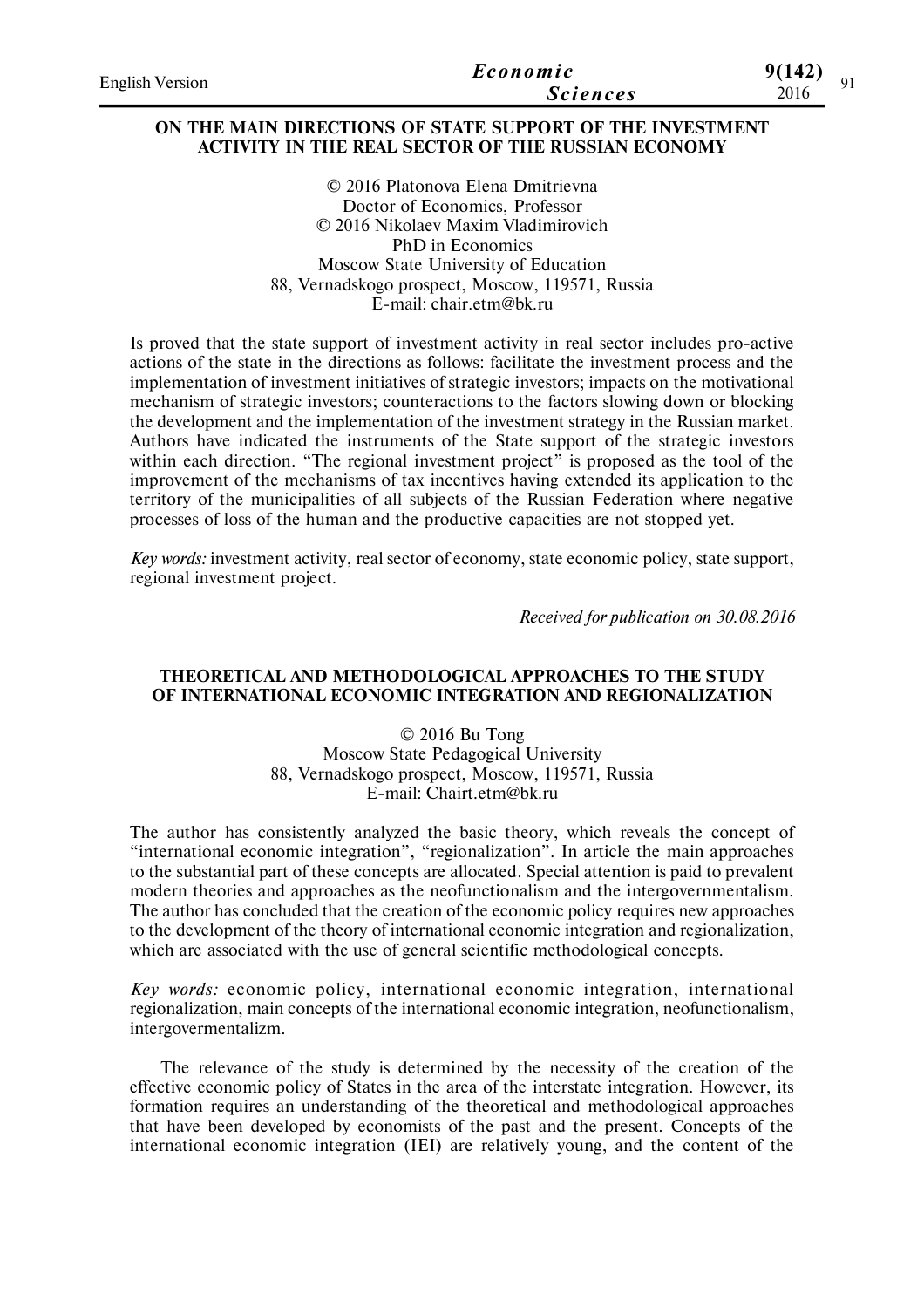| 92 English Version | Economic        | 9(142) |
|--------------------|-----------------|--------|
|                    | <i>Sciences</i> | 2016   |

concept MEI has no unambiguous interpretation among the economists. The incompleteness of the development of conceptual approaches required that all the theoretical directions and scientific schools MEI became the object of more attention. The author has consistently analyzed the basic theory, which reveals the concept of "international economic integration", "regionalization". In article the main approaches to the substantial part of these concepts are allocated. Special attention is paid to prevalent modern theories and approaches as the neofunctionalism and the intergovernmentalism. The author has concluded that the creation of the economic policy requires new approaches to the development of the theory of international economic integration and regionalization, which are associated with the use of general scientific methodological concepts. On this methodological basis can be created the theoretical bases of the integration associations of the countries in the framework of the Shanghai Cooperation Organization, as well as partnerships BRICS (Brazil, Russia, India, China, South Africa).

### *References*

1. The Scandinavian Economic History Review (1953), vol. 1.

2. Balassa B. (1961) *The Theory of Economic Integration*. London.

3. Hettne B., Inota A. (1994) *The New Regionalism: Implications for Global Development and International Security*. Helsinki.

4. Michael O' Neil (1996) *The Politics of European Integration: A Reader*. London.

5. Moravcsik A. (1993) Preferences and Power in the European Community: A Liberal Intergovernmentalist Approach. *Journal of Common Market Studies*, vol. 31, 4, p. 474.

*Received for publication on 01.08.2016*

### **GLOBALIZATION OF WORLD ECONOMY: EFFECTS OF INFLUENCE ON NATIONAL ECONOMIC SYSTEMS**

© 2016 Filkevich Igor Alexandrovich Doctor of Economics, Professor © 2016 Platonova Elena Dmitrievna Doctor of Economics, Professor © 2016 Nikolaev Maxim Vladimirovich PhD in Economics, Associate Professor © 2016 Akimova Elena Nikolaevna Doctor of Economics, Associate Professor Moscow State University of Education 88, Vernadskogo prospect, Moscow, 119571, Russia E-mail: chair.etm@bk.ru

Article analyzes static and dynamic effects of the influence of a globalization. Authors allocate types of the static and dynamic effects.

*Key words:* globalization, international economic integration, the global economy, the statistical effects of the impact of globalization, the dynamic effects of the impact of globalization.

Authors have considered the effects of influence of the globalization of the world economy on the development of the national economic systems in aspect of the formation of a new element of the global economy. The regional economic associations of the countries that are formed based on the international economic integration were described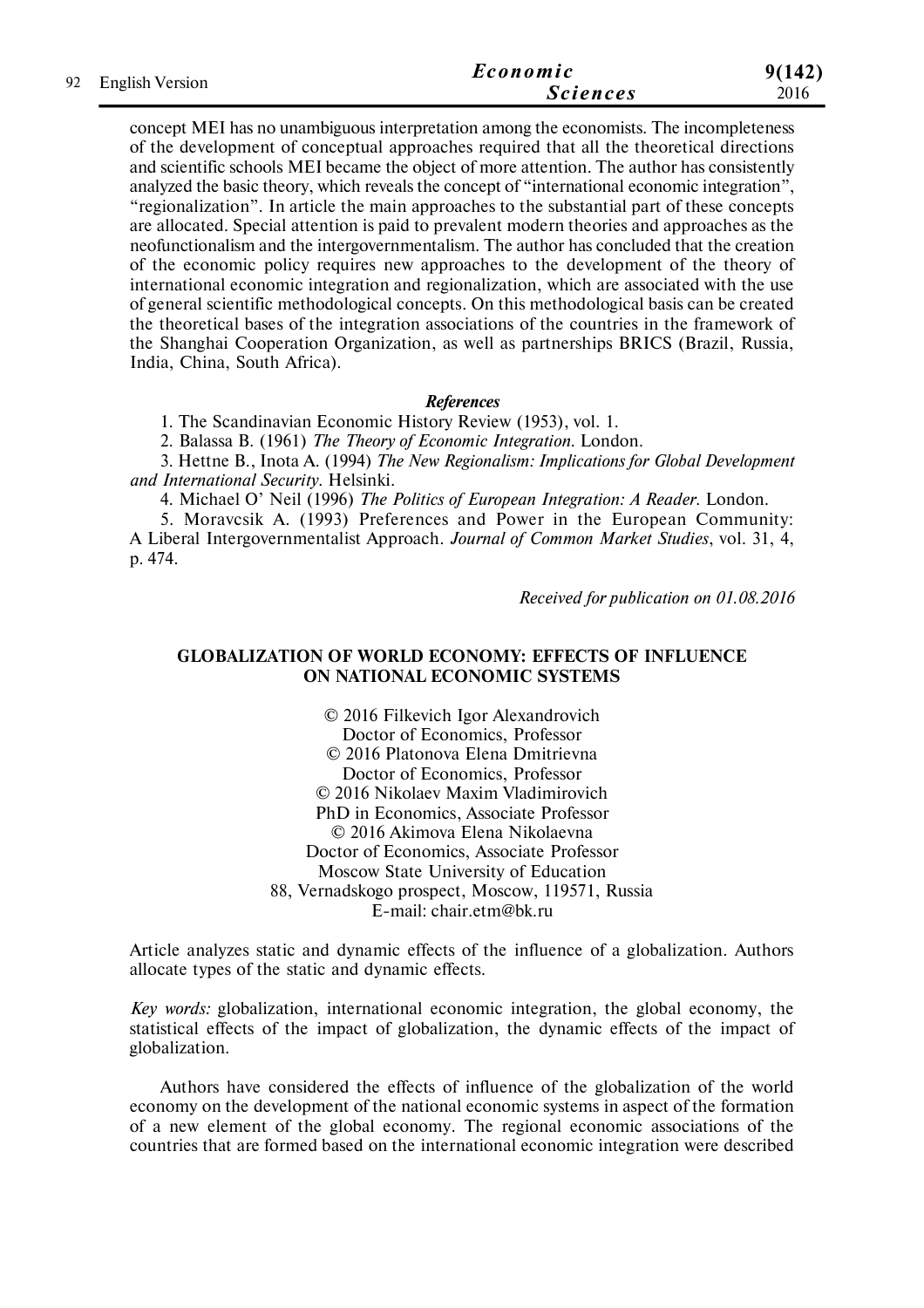| <b>English Version</b> | Economic        | 9(142) |
|------------------------|-----------------|--------|
|                        | <i>Sciences</i> | 2016   |

as a new element of the global economy. Article analyzes static and dynamic effects of the influence of a globalization. Static effects are constantly affected on the national economy since entering the country in the integration association. Group of static effects consists of the effect of a creation and a deviation of trade, effect of improvement of terms of trade, effect off reducing trade costs. Authors allocate types of the dynamic effects such as effect of the economic growth, effect of spatial distribution, effect of the convergence, domino effect.

The governmental regulation aimed at strengthening the positive effects of the action, and the leveling of risks, which cause negative effects impact on the national economy, is the essential element of the economic policy of the government of state in the integration associations.

#### *References*

1. Fil'kevich I.A. (2015) Teoretiko-metodologicheskie podkhody k otsenke effektivnosti integratsii v global'noi ekonomike. In: *Razvitie teoreticheskoi ekonomiki: aktual'nye voprosy i metodologicheskie podkhody*. Moscow, pp. 41-53.

2. Lipsey R.G. (1998) The theory of customs unions: a general survey. In: *International Economic Integration. Critical perspectives on world economy. General Issues*. Ed. M.N. Jovanovic. London ; New York, vol. 1, pp. 212-229.

3. Bhagwati J. (1971) Trade-Diverting Customs Unions and Welfare Improvement: A Clarification. *The Economic Journal*, 81, pp. 580-587.

4. Kemp M., Wan H.J. (1976) An Elementary Proposition Concerning the Formation of Customs Union. *Journal of International Economics*, 6, pp. 95-98.

5. Ohyama M. (1972) Trade and Welfare in General Equilibrium. *Economic Studies*, 9, pp. 37-73.

6. Fil'kevich I.A. (1999) Formirovanie gosudarstvennykh prioritetov Respubliki Belarus' vo vneshneekonomicheskoi deyatel'nosti. Minsk.

7. Viner Ia. (2006) Problema tamozhennogo soyuza. *Vekhi ekonomicheskoi mysli*, vol. 6. Mezhdunarodnaia ekonomika / pod red. A. P. Kireeva. Moscow.

8. Uvalic M. (2006) Trade in Southeast Europe: recent trends and some policy implications. *European Journal of Comparative Economics*, 3, pp. 171-195.

9. Venables A. (2003) Winners and Losers from Regional Integration Agreements. *Economic Journal*, 113, pp. 747-761.

10. Coe D.T., Helpman E. International R&D Spillovers. *European Economic Review*, vol. 39, 5, pp. 859-887.

11. Grossman G., Helpman E. (1994) Protection for Sale. *American Economic Review*, vol. 84, 4, pp. 833-850.

12. Chang W., Winters L.A. (2002) How Regional Blocs Affect Excluded Countries: The Price Effect Effects of MERCO¬SUR. *American Economic Review*, vol. 92, 4, pp. 889-904.

13. Monastiriotis V. (2008) *Quo Vadis Southeast Europe?* EU Accession, Regional Cooperation and the need for a Balkan Development Strategy. London, p. 48.

14. Innovation Union Scoreboard 2015. Available from: http://ec.europa.eu/growth/ industry/innovation/facts- figures/scoreboards/files/ius-2015\_en.pdf.

15. Here today, gone tomorrow? Status UE citizens already living in UK. Available from: http://www.migrationobservatory.ox.ac.uk.

16. Project unclear: Uncertainty, Brexit and migration. Available from: http:// www.migrationobservatory.ox.ac.uk.

*Received for publication on 04.08.2016*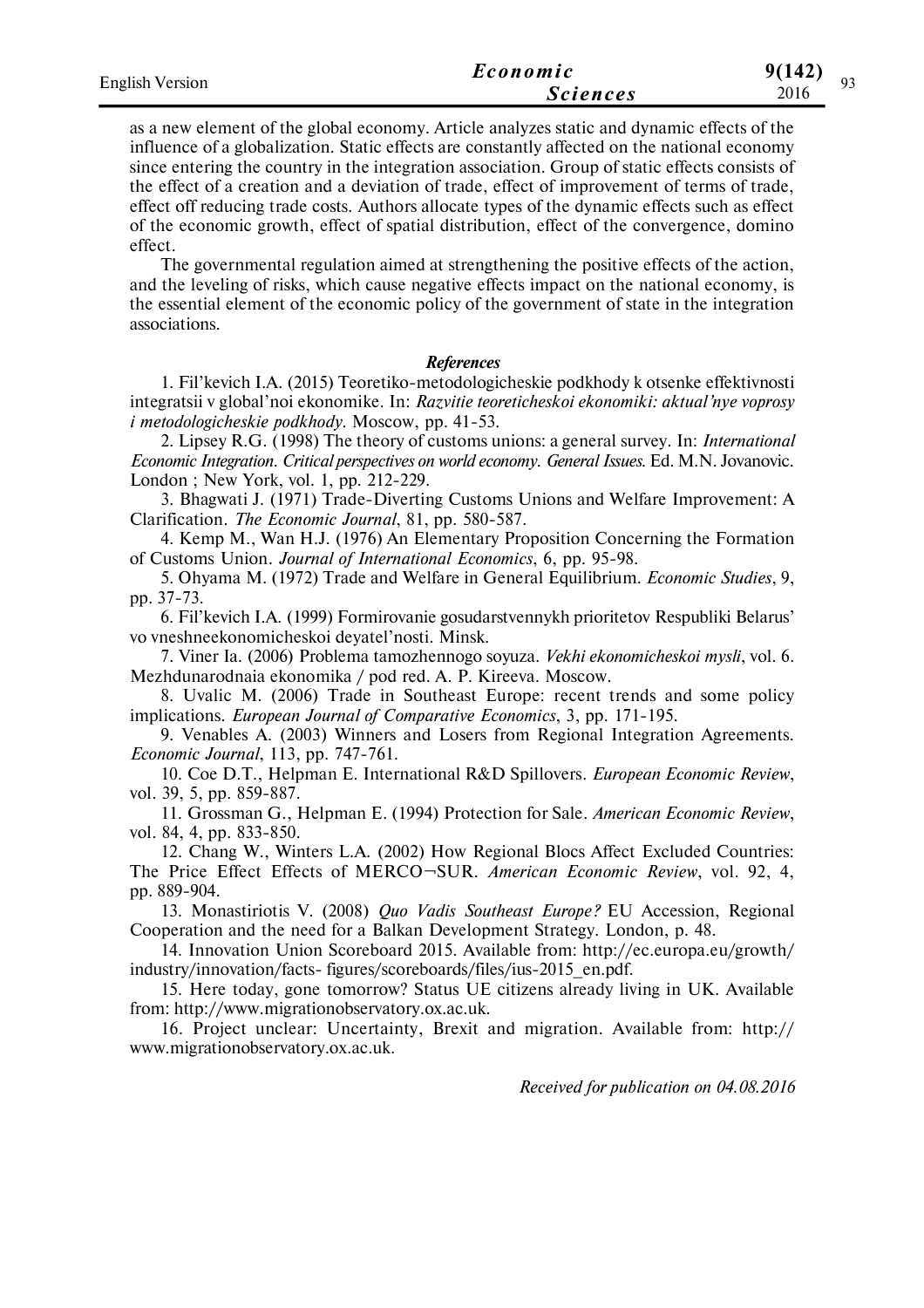| 94 English Version | Economic        | 9(142) |
|--------------------|-----------------|--------|
|                    | <b>Sciences</b> | 2016   |

### **THE ANALYSIS OF ENERGY CLUSTERS AND THEIR IMPACT ON THE SOCIO-ECONOMIC DEVELOPMENT OF RUSSIAN REGIONS**

© 2016 Fakhrutdinova Elena Valerievna Doctor of Economics, Professor Head of the Department of human recourses management © 2016 Rodnianskii Dmitrii Vladimirovich PhD in Economics, Associate Professor of Department of Public Administration Kazan Federal University 18, Kremlevskaya str., Kazan, Republic of Tatarstan, 420008, Russia E-mail: efahr@mail.ru, drodnyansky@gmail.com

The article describes the main indicators of development of Russian energy clusters. We made an analysis of their impact on the socio-economic development of regions. We summarized the statistical data, made regression-correlation analysis, constructed regression equations and made projections for the gross regional product in each region depending on the pace of development of clusters.

*Key words:* clusters, energy policy, the development of clusters, petrochemical industry.

*Received for publication on 05.08.2016*

### **TO THE QUESTION OF BUSINESS VALUATION**

© 2016 Guskova Marina Fedorovna Doctor of Economics, Professor Moscow State University of Railway Engineering (MIIT) 9b9, Obraztsova str., Moscow, 127994, Russia © 2016 Sterlikov Pavel Fedorovich Doctor of Economics, Professor A.I. Evdokimov Moscow State University of Medicine and Dentistry 20, p. 1, Delegatskaia str., Moscow, 127473, Russia © 2016 Sterlikov Fedor Fedorovich Doctor of Economics, Professor, laureate of RF Government prize in science and technology Moscow State University of Technologies and Management named after K.G. Razumovskiy (First Cossack University) 73, Zemlianoi Val str., Moscow, 109004, Russian E-mail: oet2004@yandex.ru

The article analyses the components of the widely applied methods of business valuation, identified methodological foundations of the emerging disadvantages of these methods, resulting in the fact that the market price when the bidding does not coincide with the received value assessment. Justified and the proposed method of summation of material and intellectual components to obtain a final valuation. The authors justified and proposes a new indicator to assess the business value of business, value and synthesizing poleznosti component.

*Key words:* material cost component of the business value of intellectual property, business value.

*Received for publication on 04.08.2016*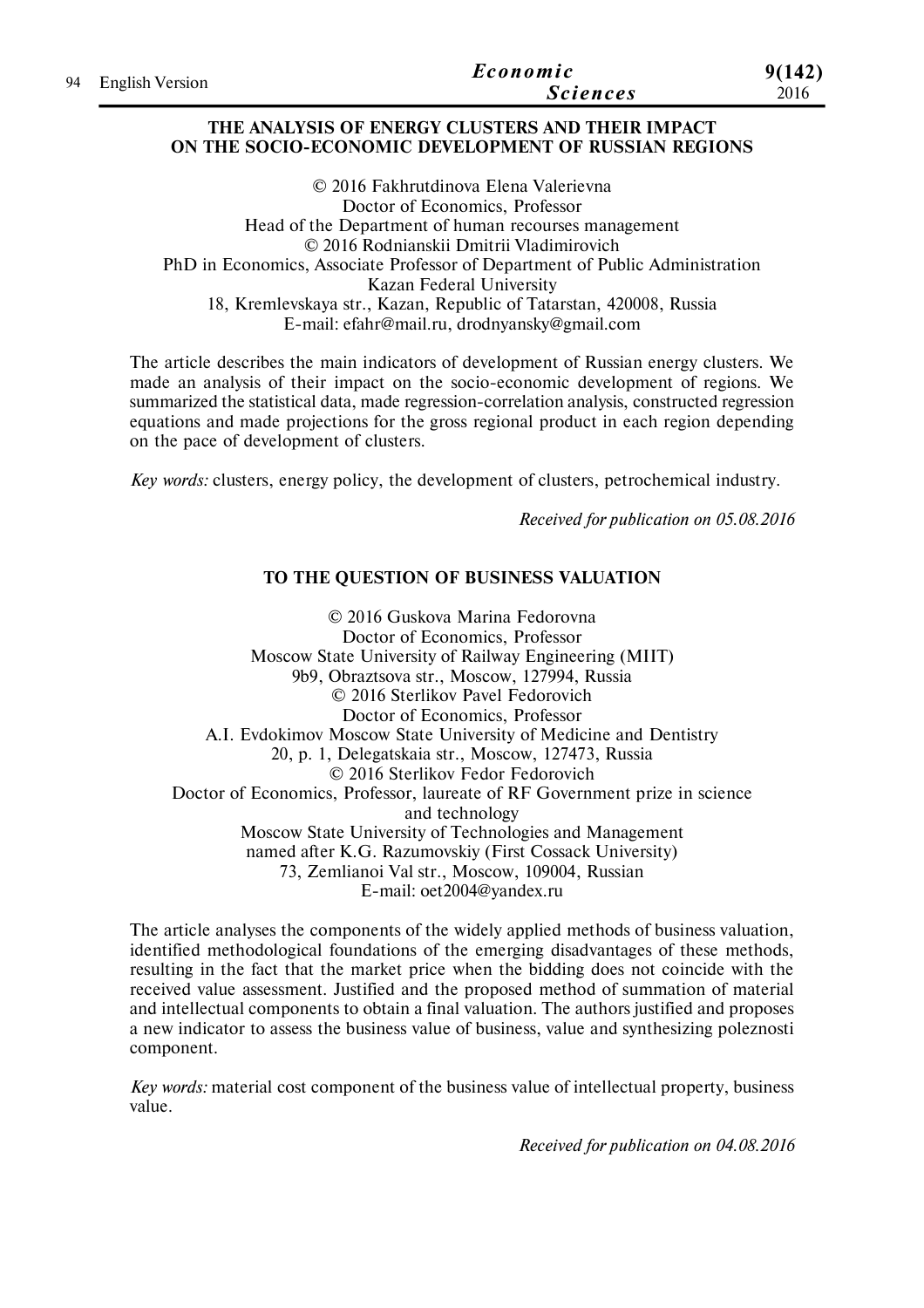| <b>English Version</b> | Economic        | 9(142)<br>Ω5 |  |
|------------------------|-----------------|--------------|--|
|                        | <i>Sciences</i> | 2016         |  |

## **ECONOMICS AND MANAGEMENT OF NATIONAL ECONOMY**

### **THE ECONOMIC MECHANISMS OF FUNCTIONING OF THE COMPANIES IN THE SERVICE SECTOR**

© 2016 Lebedev Alexander Nikolaevich Doctor of Economics, Professor Moscow State University of Education 88, Vernadskogo prospect, Moscow, 119571, Russia E-mail: chair.etm@bk.ru

The article deals the contents of the economic mechanism of functioning of the companies in the service sector and its elements and features. Author have described two types of the economic mechanism as the exogenous mechanism and endogenous mechanism. Author has indicated the mechanism of a business activity of the service's companies and mechanisms of ensuring stability, balance and proportionality. The article discusses inertial and innovative types of the development of service's companies. In addition, author has focused on the instruments of indicative and imperative types of the control and hierarchical and decentralized structures of the companies in the service sector. Author has made the conclusion that in the conditions of expansion of the decentralized interactions the companies of service sector need the modification of its economic mechanism.

*Key words:* service sector of the economy, the economic mechanism of a company, exogenous and endogenous types of the economic mechanism, inertia and innovative types of the development of companies, hierarchical and decentralized structures of companies, indicative type of the control , imperative types of the control.

#### *References*

1. Platonova E.D., Svetikov Iu.A. (2015) Osobennosti mekhanizma formirovaniya finansovoi politiki torgovykh predpriyatii na raznykhfazakh ekonomicheskogo tsikla funktsionirovaniya. *Ekonomika i sotsium*, 2-3 (15), pp. 1167-1171.

2. Teoreticheskie i prikladnye aspekty sovremennogo predprinimatel'stva (2014) / pod red. M.A. Eskindarova. Moscow.

3. Maksimenko I.V., Danilova A.S. (2016) Sfera uslug i ekonomicheskie krizisy v Rossii: retrospektivnyi analiz. *Izvestiya DVFU*, 2, pp. 63-73.

*Received for publication on 06.08.2016*

### **TO THE QUESTION ABOUT THE SPATIAL ASPECT OF THE TRANSACTION RESEARCH OF ECONOMY**

© 2016 Maruschak Irina Valerievna Volgograd State University 100, Universitetskii prospect, Volgograd, 400062, Russia E-mail: marushak\_irina79@mail.ru

The article discusses theoretical and practical problems associated with the analysis of the spatial distribution of transaction activities. Through the analysis of works related to the study of transactional industries, identified obstacles and breakthroughs in the development of transactional activities. The prospects of practical application of the concept of transaction economic development of the region.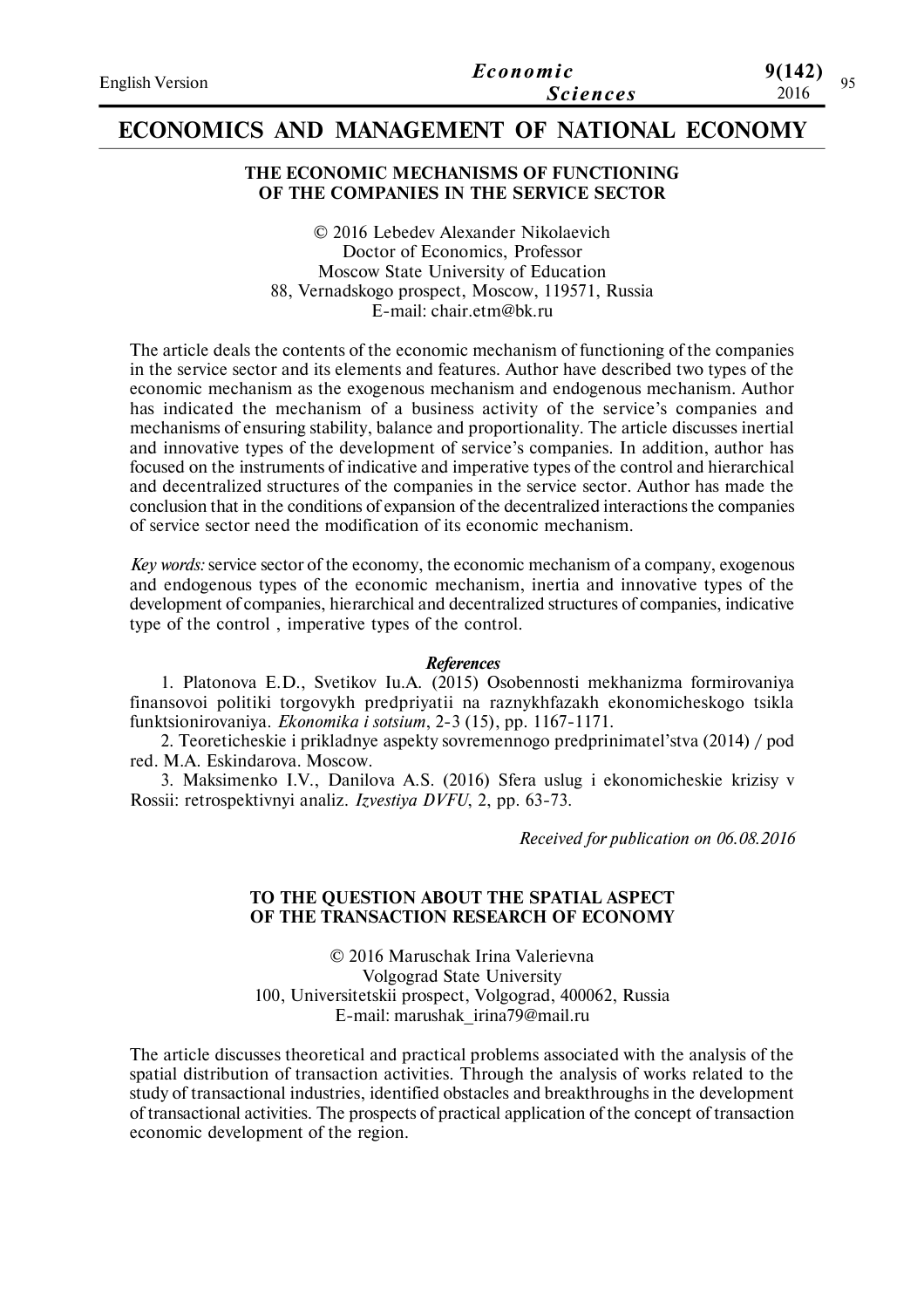|    |                        | Economic        | 9(142) |
|----|------------------------|-----------------|--------|
| 96 | <b>English Version</b> | <i>Sciences</i> | 2016   |

*Key words:* transaction activities, economic theory, transaction development, transaction industry, spatial development.

#### *References*

1.Gambeeva Ju.N. (2012) Institucional'naja sreda i ee vlijanie na konkurentosposobnost' regiona [Institutional environment and its impact on the competitiveness of the region]. *Vestnik Povolzhskogo instituta upravlenija*, 4, рр. 103-108.

2.Gojher O.L. (2011) Transakcionnye izderzhki, soprovozhdajushhie process investirovanija jekonomiki regiona [ransaction costs that accompany the process of investment in the economy of the region]. *Regional'naja jekonomika: teorija i praktika*, 11, рр. 23-27.

3.Popov E., Veretennikova A. (2013) Ocenka razvitija transakcionnogo sektora jekonomiki [Assessment of the development of the transaction sector of economy]. *Obshhestvo i jekonomika*, 11, рр. 126-148.

4.Zekoh A.A. (2012) Principy monitoringa regional'noj institucional'noj sredy [Principles of monitoring of the regional institutional environment]. *Novye tehnologii*, 2, рр. 56-59.

5. Inshakov O.V. et al. (2008) *Informacionnoe razvitie jekonomiki regiona* [*Informational economy of the region*]. Moscow.

6. Inshakov O.V., Frolov D.P. (2007) Institucional'nost' jekonomicheskogo prostranstva v koncepcii prostranstvennoj jekonomiki [Economic institutionality of space in the concept of spatial economics]. *Prostranstvennaja jekonomika*, 1, рр. 5-21.

7.Kalinina A.Je. (2005) *Razvitie informacionnogo prostranstva regional'noj hozjajstvennoj sistemy (na primere rynka truda i zanjatosti)* [*Development of the information space of regional economic system (on the example of the labour market and employment*]. Volgograd.

8.Karpov Ju.A. (2008) Sostojanie transakcionnogo sektora Juzhnogo federal'nogo okruga [Status of the transaction sector in the southern Federal district]. *Vestnik Volgogradskogo gos. un-ta*, 1, рр. 123-126.

9.Petrova E.A. (2009) *Vosproizvodstvo informacii v regional'noj hozjajstvennoj sisteme: teorija, metodologija i praktika* [*Reproduction of information in a regional economic system: theory, methodology and practice*]. Volgograd.

10. Popov E.V. (2015) *Instituty* [*Institutes*]. Ekaterinburg.

11. Porter M. (2004) Konkurencija mezhdu mestami razmeshhenija biznesa: global'naja strategija kak sposob obespechenija konkurentnogo preimushhestva [Competition between businesses: a global strategy as a means of securing competitive advantage]. In: *Kurs MVA po strategicheskomu menedzhmentu* [*MBA Course on strategic managemen*] / red. L. Fajej, R. Riendell. Moscow, pp. 143-186.

12. Savel'eva M.V. (2009) Institucional'naja sreda, sposobstvujushhaja rostu kreativnosti v regione [Institutional environment conducive to the growth of creativity in the region]. *Kreativnaja jekonomika*, 1, рр. 45-51.

13. Sorokina O.V. (2009) Rol' institucional'noj sredy v razvitii regionov [Role of institutional environment in the development of regions]. *Mikrojekonomika*, 6, рр. 124-128.

14. Furubotn E, Richter R. (2005) *Instituty i jekonomicheskaja teorija: Dostizhenija novoj institucional'noj jekonomicheskoj teorii* [*Institutions and economic theory: Achievements of new institutional economic theory*]. St. Petersburg.

15. Shastitko A.E. (1999) Institucional'naja sreda hozjajstvovanija v Rossii: osnovnye harakteristiki [Institutional environment of entrepreneurship in Russia: main features]. In: *Kuda idet Rossija?.. Krizis institucional'nyh sistem: Vek, desjatiletie, god* [*Where goes Russia?.. Crisis of institutional systems: Century, decade, year*] / ed. T.I. Zaslavskaja. Moscow, рр. 201-206.

16. Abler R.F. (1985) *The Coming of the Transactional City* by Jean Gottmann. *Annals of the Association of American Geographers*, vol. 75, 3, рр. 450-452.

17. Boschma R., Frenken K. (2010) The spatial evolution of innovation networks: a proximity perspective. In: *The Handbook of Evolutionary Economic Geography* / R. Boschma, R. Martin (eds.). Cheltenham, рр. 120-138.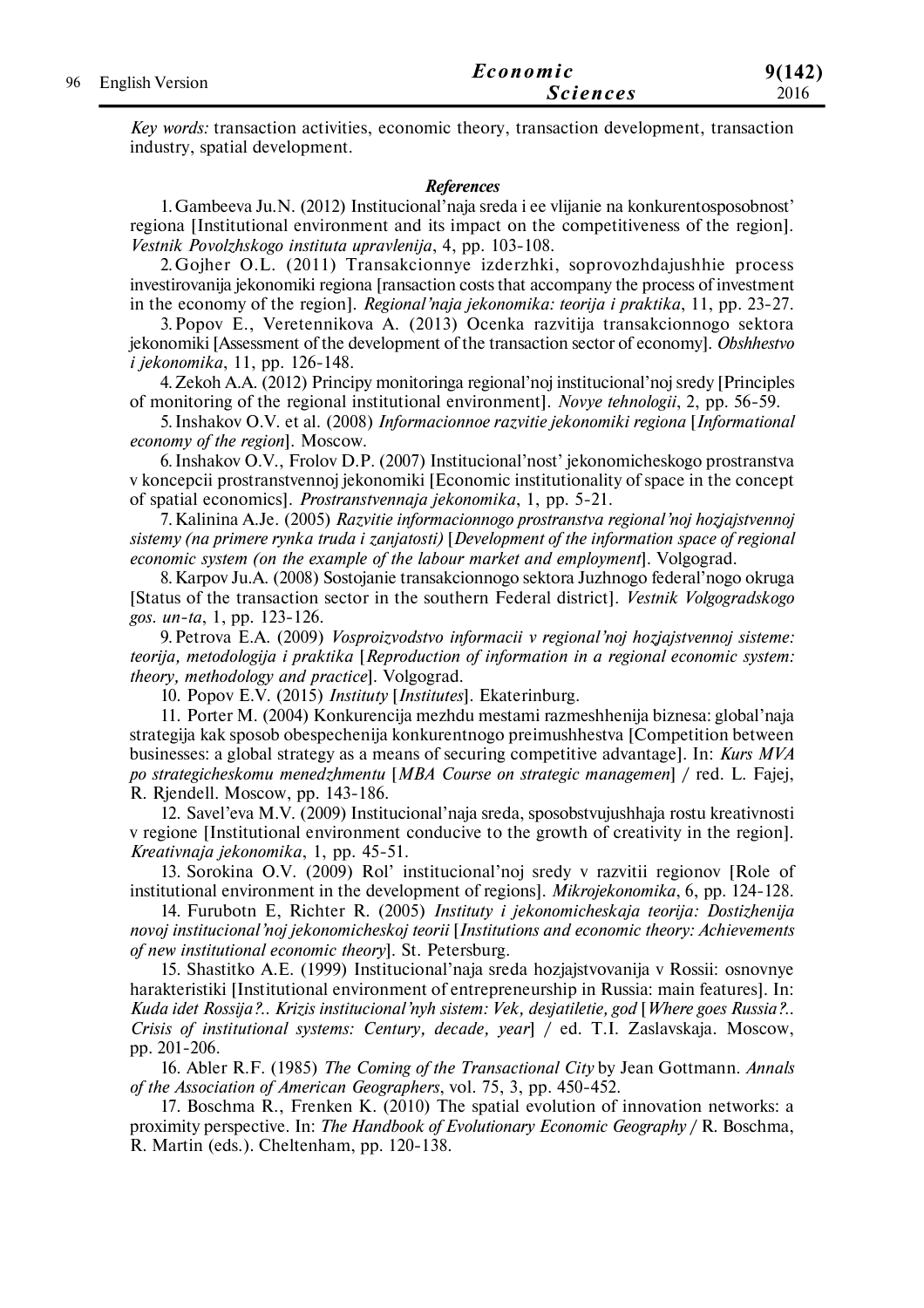| <b>English Version</b> | Economic        | 9(142)<br>07 |  |
|------------------------|-----------------|--------------|--|
|                        | <i>Sciences</i> | 2016         |  |

18. Cappellin R. (1988) Transaction Costs and Urban Agglomeration. *Revue d'Economie Rйgionale et Urbaine*, 2, рр. 260-278.

19. Corey K.E. (1984) The Transactional City: a Call for the Research and Policy Attention. *Geography Research Forum*, vol. 7, рр. 74-78.

20. Gottmann J. (1983) *The Coming of the Transactional City.* Maryland.

21. Harper R.A. (1982) Metropolitan Areas as Transactional Centers. In: *Modern Metropolitan Systems* / C.M. Christian, R.A. Harper (eds.). Columbus, pp. 87-109.

22. Lambooy J.G., Moulaert F. (1996) The Economic Organization of Cities: An Institutional Perspective. *International Journal of Urban and Regional Research*, vol. 20, 2, pp. 217-237.

23. Rodrнguez-Pose A. (2013) Do Institutions Matter for Regional Development? *Regional Studies*, vol. 47, 7, pp. 1034-1047.

24. Scott A.J., Garofoli G. (2011) *Development on the Ground: Clusters, Networks and Regions in Emerging Economies*. London.

25. Stein R. (2009) Besondere und allgemeine metropolitane Spezialisierungen in Berlin: Kultur und Wissenschaft, Koordination und Transaktion. *Raumforschung und Raumordnung*, 4, pp. 287-299.

26. Stein R. (2003) Economic Specialisation in Metropolitan Areas Revisited: Transactional Occupations in Hamburg, Germany. *Urban Studies*, vol. 40, 11, pp. 2187- 2205.

27. Stein R. (2002) Producer Services, Transaction Activities, and Cities: Rethinking Occupational Categories in Economic Geography. *European Planning Studies*, vol. 10, 6, pp. 723-743.

*Received for publication on 06.08.2016*

### **INFLUENCE OF NETWORK FORMS OF COOPERATION BETWEEN ECONOMIC ENTITIES IN THE STRATEGIC PLANNING OF THEIR INNOVATION ACTIVITIES**

© 2016 Marianenko Viktor Pavlovich Doctor of Economics, Professor, Chair of Department of General economic theory and the history of economic thought Saint-Petersburg State University of Economics 21, Sadovaia str., St. Petersburg, 191023, Russia © 2016 Kucheriavenko Dmitrii Mikhailovich PhD in Economics © 2016 Nikolaev Artem Alexandrovich Samara State University of Economics 141, Sovetskoi Armii str., Samara, 443090, Russia E-mail: iwtvtgb@gmail.com

The features of the strategy and tactics of business transformation while reducing the competitiveness of the proposed scheme of integrated planning of production and commercial activities of the organization. As one of the features of the current trends in the economy, the authors highlighted the network form of interaction of the organizations which has its influence on the planning of innovative activity of economic entities.

*Key words:* strategic planning, network form of interaction, innovation.

*Received for publication on 04.08.2016*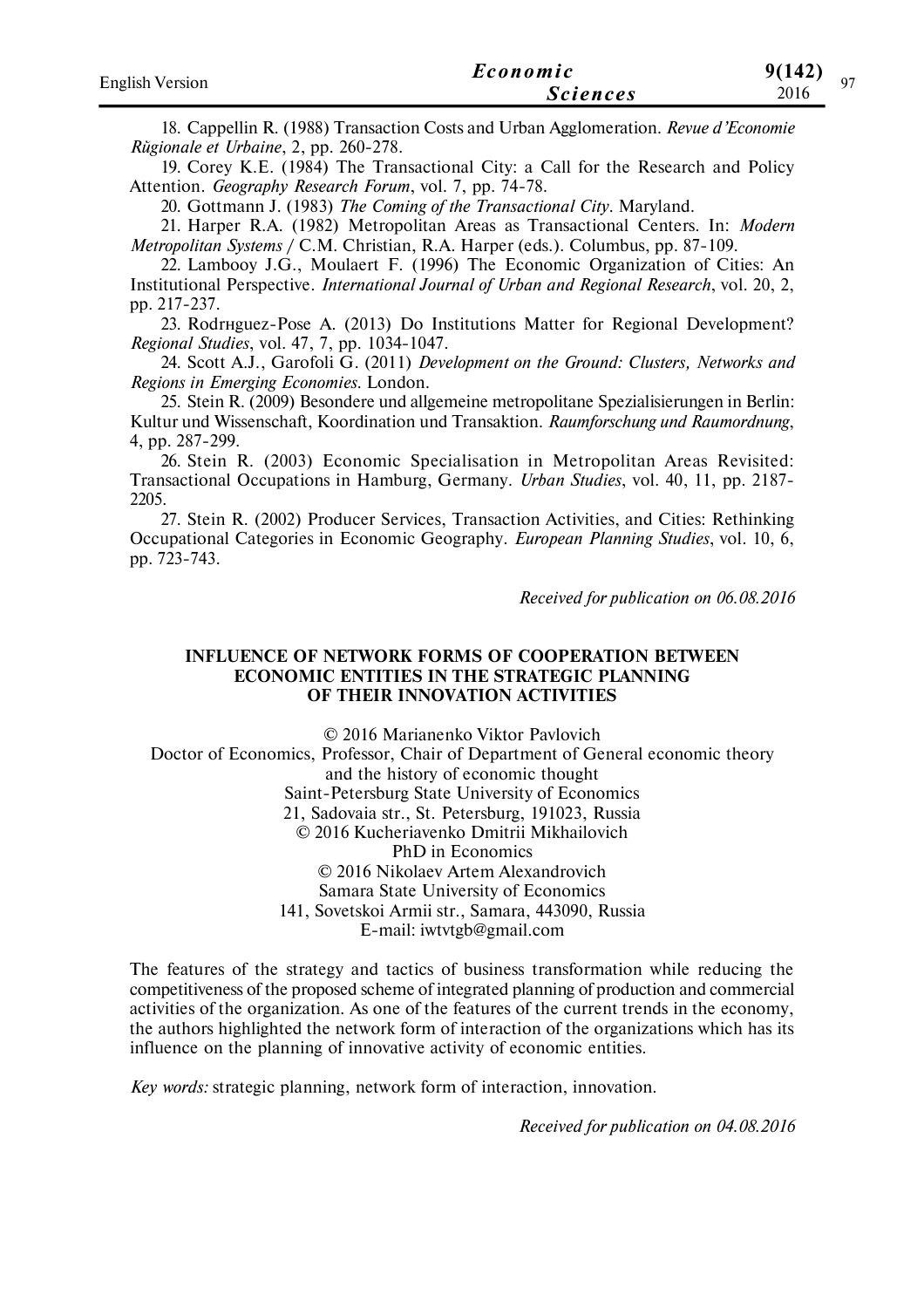|  |                    | Economic        | 9(142) |
|--|--------------------|-----------------|--------|
|  | 98 English Version | <i>Sciences</i> | 2016   |

### **COMPETITIVENESS OF COMPANIES IN SERVICE SECTOR: ANALYSIS TOOLS**

© 2016 Kuznetsova Valentina Petrovna Doctor of Economics Russian State Pedagogical University named after A.I. Herzen 48, Moika river embankment, St. Petersburg, 191186, Russia © 2016 Lebedev Alexander Nikolaevich Doctor of Economics, Professor Moscow State University of Education 88, Vernadskogo prospect, Moscow, 119571, Russia E-mail: vpk1000@yandex.ru, chair.etm@bk.ru

Authors have considered the analysis tools of the competitiveness of companies in service sector of the economy on the example of the competitiveness of the high educational institutions. The article analyzes the mechanism of the competitiveness of the university and its structural elements in unity with the value chains and utility chains. The authors have identified perspective analysis tools of the competitiveness of high educational institutes (GAP-analysis, ABC-analysis and XYZ-analysis). Authors have suggested using the complex of the tools of ABC-analysis and XYZ-analysis in order to enhance the effectiveness of analysis tools of the competitiveness of the university.

*Key words:* competitiveness of the educational institutions, the mechanism of increasing the competitiveness, competitive analysis tools of competitiveness, value chain, utility chain, GAP analysis, ABC analysis, XYZ analysis.

#### *Reference*

1. Platonova E.D. (2007) Ob obshchenauchnykh podkhodakh k issledovaniyu konkurentsii i konkurentnykh otnoshenii. *Sovremennaya konkurentsiya*, 4, pp.104-113.

2. Kuznetsova V.P. (2016) Finansovyi menedzhment v obrazovatel'nykh uchrezhdeniyakh. In: *Sovremennye tendentsii i prognozy razvitiya ekonomiki: sfera uslug* : kol. monografiia / pod red. E.D. Platonovoi. Moscow, pp. 129-139.

3. Lebedev A.N. (2015) Mekhanizm povysheniya konkurentosposobnosti obrazovatel'nykh uchrezhdenii v global'nom ekonomicheskom prostranstve. In: *Prostranstvennaya ekonomika: problemy regional'nykh ekonomicheskikh ob"edinenii* : materialy XIII Mezhdunarodnoi nauchnoi konferentsii. Moscow, рр. 28-34.

4. Lebedev A.N. (2015) Instrumenty povysheniya konkurentosposobnosti obrazovatel'nykh uchrezhdenii. *Gumanitarnye nauki i obrazovanie*, 4, pp. 74-77.

5. Voroshilova L.L. (2002) Vuzovskie vetry. Innovatsii i konkurentosposobnost' vuza na rynke obrazovatel'nykh uslug. *Rossiiskoe predprinimatel'stvo*, 11, pp. 76-81.

6. Platonova E.D., Denisov S.B. (2011) Rol' metodologii v razvitii teorii konkurentsii. In: *Sbornik nauchnykh trudov Sworld*, t. 25, vip. 4, pp. 48-56.

*Received for publication on 06.08.2016*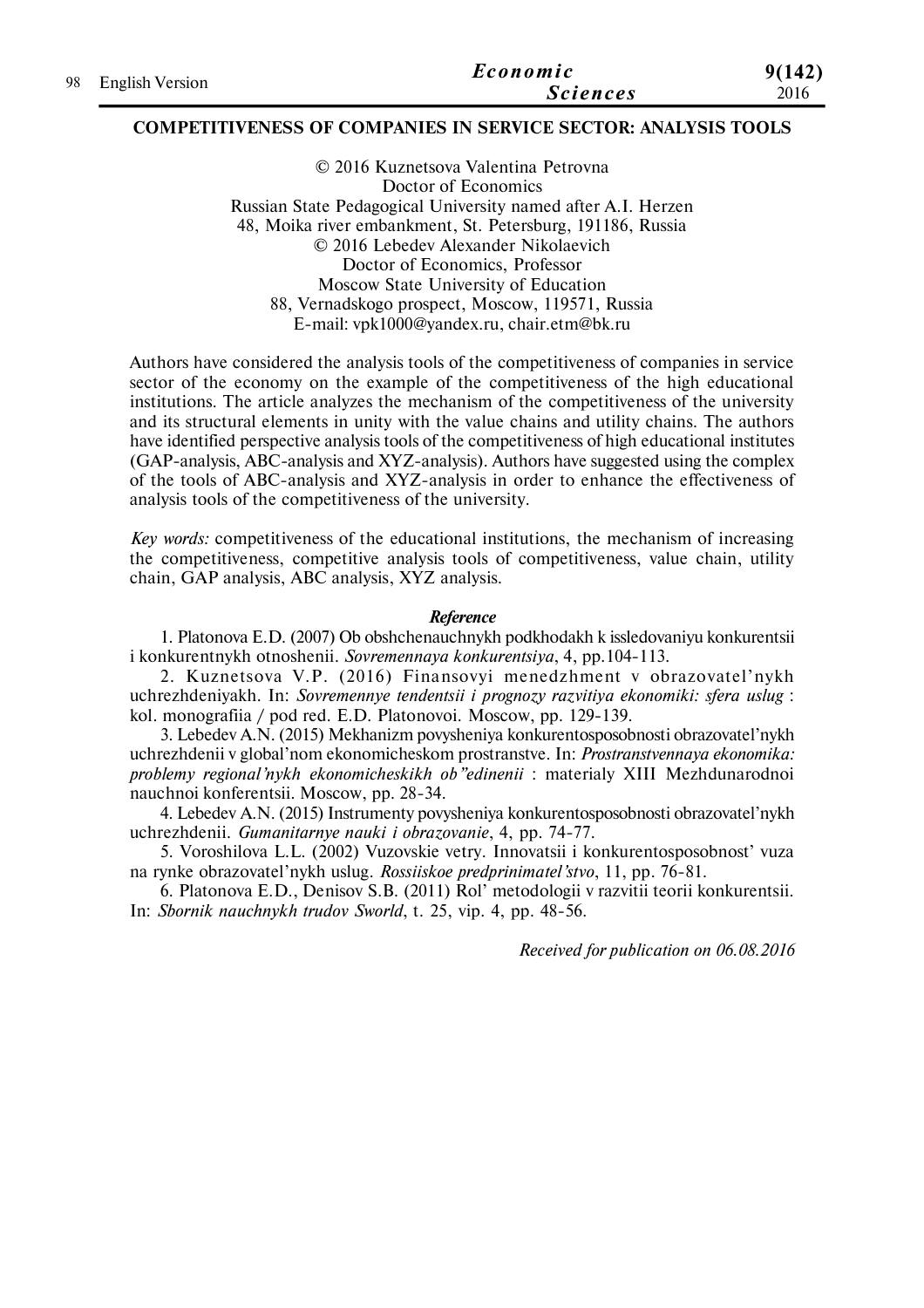| <b>English Version</b> | Economic        | 9(142)<br>٥o |  |
|------------------------|-----------------|--------------|--|
|                        | <b>Sciences</b> | 2016         |  |

### **MSUTM NAMED AFTER K. G. RAZUMOVSKIY - EFFECTIVE THE LINK BETWEEN THE CLUSTER OF "SOCIAL FOOD - MOSCOW" AND THE TECHNOLOGICAL PLATFORM "STORAGE AND PROCESSING - 2030"**

© 2016 Ivanova Valentina Nikolaevna Doctor of Economics, Professor, Rector Moscow State University of Technologies and Management named after K.G. Razumovskiy (First Cossack University) 73, Zemlianoi Val str., Moscow, 109004, Russian © 2016 Tikhonov Dmitrii Anatolievich General Director Non-commercial partnership "Association of enterprises of social power in education and health" 11, Entuziastov prospect, Moscow, 111024, Russia © 2016 Tatochenko Alexander L'vovich PhD in Technical Sciences, Associate Professor Moscow State University of Technologies and Management named after K.G. Razumovskiy (First Cossack University) 73, Zemlianoi Val str., Moscow, 109004, Russian E-mail: oet2004@ya.ru

The article discusses the questions of ensuring the food security of Russia. The authors analyze the dynamics of the implementation of the criteria of food security in 2010-2014. There is a high level of national self-sufficiency in most agricultural products, except meat, milk and fruit. This statement is confirmed by the considerable volume of imports of these products. The authors explain the role of technological platforms andagro-clusters in ensuring food safety through active implementation of innovations in agriculture. It is shown that MSUTM named K. G. Razumovsky able to provide effective communication of the cluster "Social food - Moscow" with the technological platform "Storage and processing - 2030", as the University is an active participant in both projects.

*Key words:* food security, import of agricultural products, technology platforms, agroclusters.

*Received for publication on 03.08.2016*

### **AREAS OF INVESTMENT IN HUMAN CAPITAL IN THE INTEREST OF THE DEVELOPMENT OF INNOVATIVE HIGH-TECH SECTOR**

© 2016 Khlebnikov Kirill Viacheslavovich PhD in Economics, Vice President Russian Academy of Education 8, Pogodinskaia str., Moscow, 119121, Russia E-mail: disert888@gmail.com

This publication discusses the direction inve-stirovaniya in human capital, in the interests of innovation development of the high-tech sector. Prevailing trends revealed distributions in the directions of investment in human capital at different levels of the economy.

*Key words:* innovation, technology, human capital.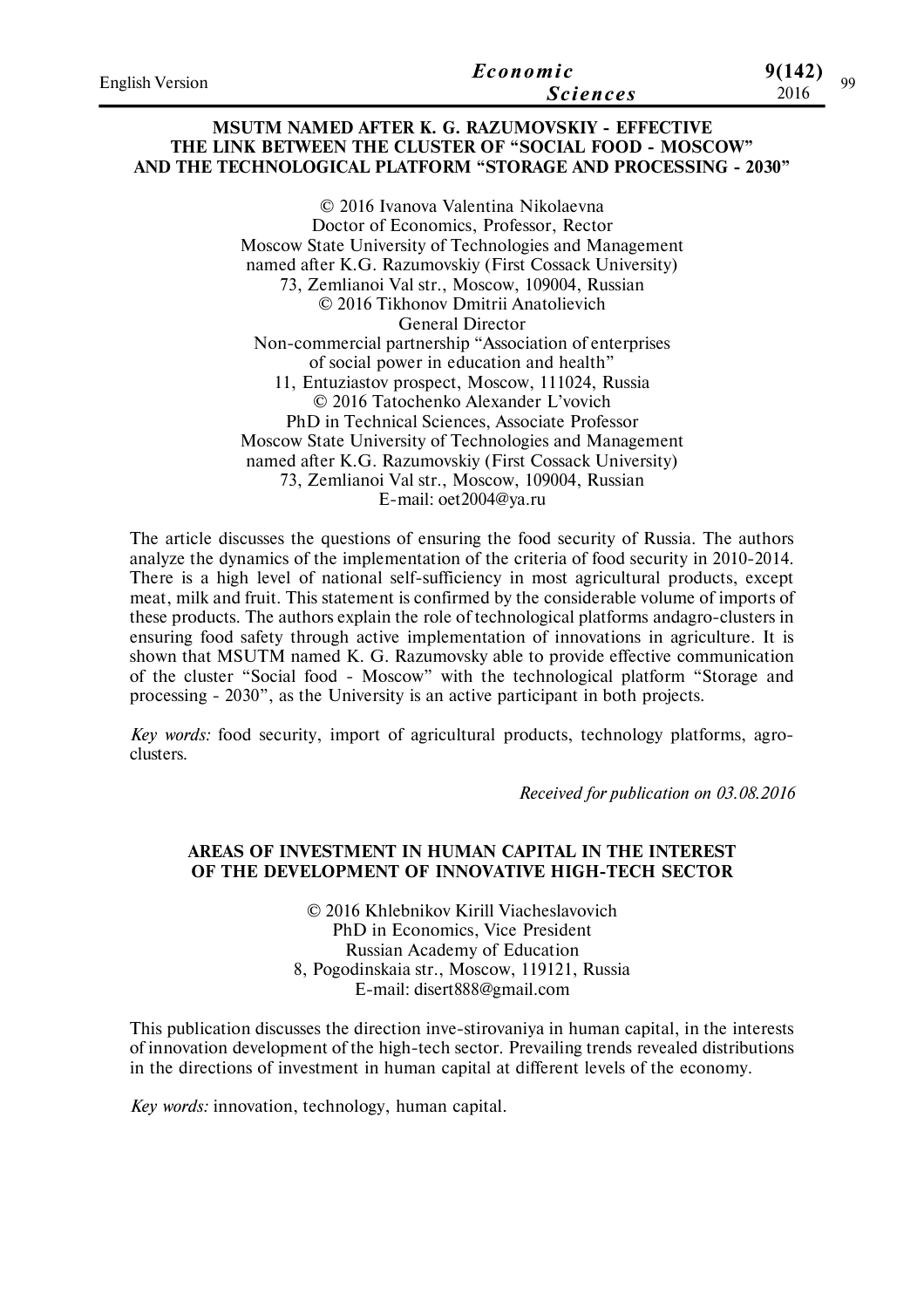| 100 English Version | Economic        | 9(142) |
|---------------------|-----------------|--------|
|                     | <b>Sciences</b> | 2016   |

#### *References*

1. Marshall A. (1920) *Principles of Economics*. 8th ed. London.

2. Shultz T. (1968) *Human Capital in the International Encyclopedia of the Social Sciences*. New York, vol. 6.

3. Becker G. Human Capital (1993). *USA: economics, politics, ideology*.

4. Hansson B., Johanson U., Leitner K.H. (2013) The impact of human capital and human capital investments on company performance. *Evidence from literature and European survey results*.

5. Eksir A. (2007) Measuring human capital in high-tech defense companies. Submitted in Partial Fulfillment of the Requirements for the Conceptual Paper Qualitative Research Report in the Executive Doctor of Management Program at the Weatherhead School of Management, Case Western Reserve University.

6. McConnell, Campbell R. (2009) *Economics. Principles, Problems and Policies*. 18th ed. New York.

7. Liu Y., Yu W., Nan H. (2013) A Mechanism Analysis of High-tech Enterprise Human Capital Investment for EVA Contribution Based on Gray Relational Analysis. Business School Normal University, International Academic Workshop on Social Science (IAW-SC 2013).

8. Langley G.J. et al. (1996) *The Improvement Guide*: A Practical Approach to Enhancing Organizational Performance. San Francisco.

9. The Human Capital Report 2015 (2016). *World Economic Forum*.

10. Ilyinsky I.V. (2011) The human capital of the company: methodology of knowledge. From West universities. *The technology of light industry*, v. 14, 4, pp. 153-156.

11. Diatlov S.A. (1995) Human capital in the system of a modern economy. Dis. ... Doctor of Economic Sciences / Saint Petersburg State University of Economics. St. Petersburg.

12. Awan M.A.S., Sarfraz N. (2013) The Impact of human capital on Company performance and the mediating effect of employee's satisfaction. *IOSR Journal of Business and Management (IOSR-JBM)*, vol. 8, issue 2 (Jan. - Feb.), pp. 76-82.

13. Mouritsen J., Bukh P.N. (2016) Intellectual capital. Copenhagen Business School; Aarhus School of Business.

14. Blundell R.et al. (1999) Human Capital Investment: The Returns from Education and Training to the Individual, the Firm and the Economy. *Fiscal Studies*, vol. 20, 1, pp. 1-23.

15. Suleymanova L.S. (2005) Human capital as a factor of European economical integration XYZ. *Herald TISBI*, 1.

16. Stoican M. (2014) Investment in human capital and its multiplier effect. Transilvania University of Brasov also with Bioterra University of Bucharest, Advances in Fiscal, Political and Law Science.

17. Dubik E.A., Mitiakov S.N. (2013) Investment in human capital in various hundreddiyah lifecycle. *Creative Economy*, 9 (81), pp. 3-13.

18. Deloitte's Top 10 Human Capital Trends For 2016 (2016). Deloitte.

19. OECD: Science, Technology and Industry Outlook (2016). OECD.

20. Data & Reports 2009-2016 (2016). World Bank, NW Washington, World Bank Publishing.

*Received for publication on 07.08.2016*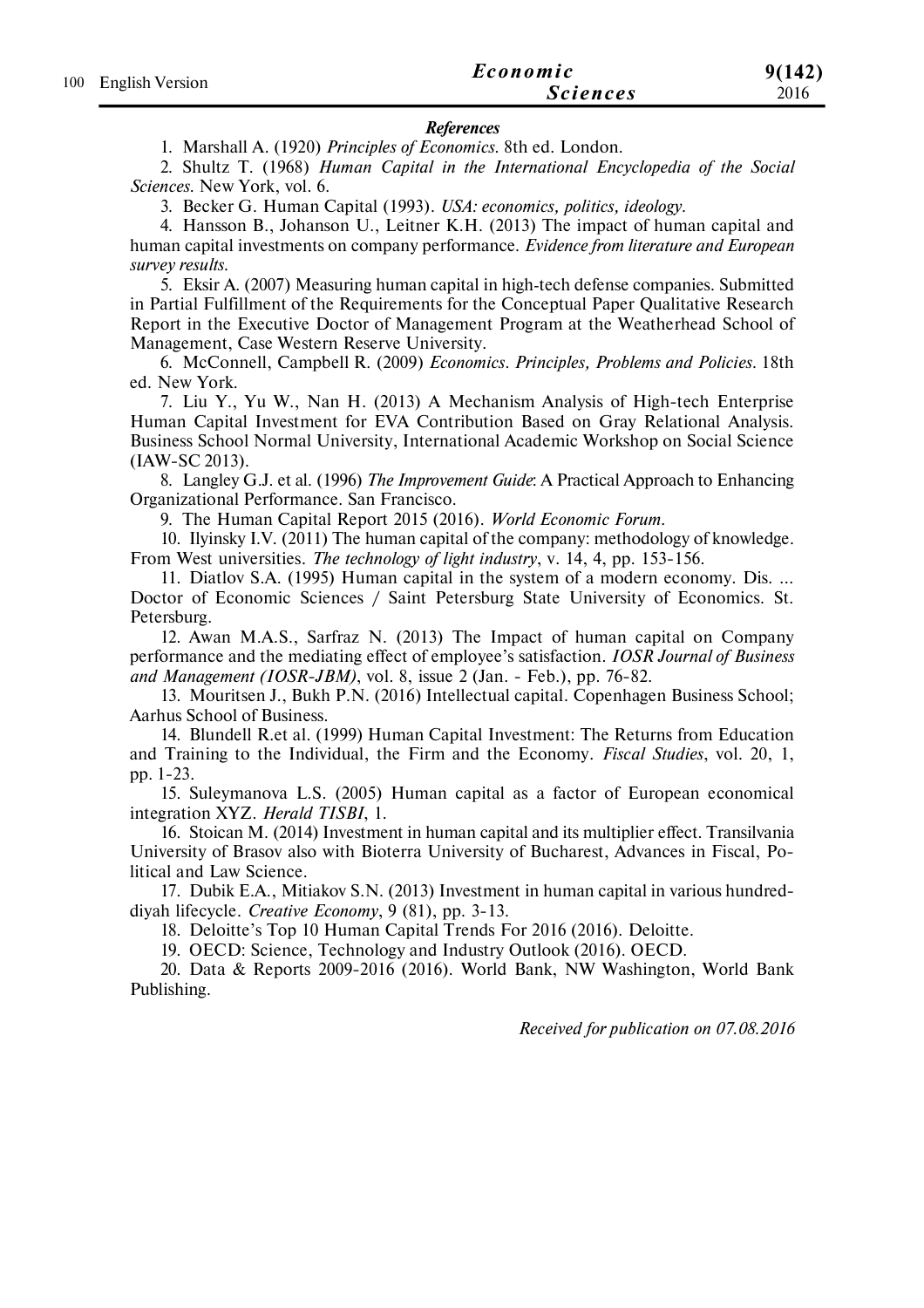| English Version | Economic        | 9(142)      |
|-----------------|-----------------|-------------|
|                 | <b>Sciences</b> | 101<br>2016 |
|                 |                 |             |

### **ANALYSIS OF THE SPECIFICITY OF THE ORGANIZATION OF HIGH-TECH INNOVATION CLUSTERS**

© 2016 Alexeev Andrei Alexeevich Doctor of Economics, Professor of economics and management of enterprises and industrial complexes Saint Petersburg State University of Economics 21, Sadovaia str., St. Petersburg, 191023, Russia © 2016 Khlebnikov Kirill Viacheslavovich PhD in Economics, Vice President Russian Academy of Education 8, Pogodinskaia str., Moscow, 119121, Russia E-mail: disert888@gmail.com, idc@unecon.ru

In the development of the scientific debate about the organization of high-tech innovation clusters on the platform of "knowledge economy". Formalized specifics and characteristics of innovative development of high-tech cluster.

*Key words:* innovation, high technology, clusters.

#### *References*

1. Marshall A. (1920) *Principles of Economics*. 8th ed. London.

2. Macdonald S. (1992) Formal Collaboration and Informal Information Flow. *International Journal of Technology Management*, 7(1/2/3), рр. 49-60.

3. Porter M. (2000) Location, Competition, and Economic Development: Local Clusters in a Global Economy. *Journal=Economic Development Quarterly*, vol 14, 1, pp. 15-34.

4. Ketels C.H.M., Memedovic O. (2008) From clusters to cluster-based economic development. *Int. J. Technological Learning, Innovation and Development*, vol. 1, 3.

5. Suma S.A. (2000) *Agglomeration and growth: a study of the Cambridge Hi-tech Cluster.* Manchester.

6. Shevchenko S.Y., Kutsenko E.E. (2016) Problems of formation and implementation of cluster initiatives. In: *Modern Management: Problems and perspektives Collection of articles: in two parts*, pp. 70-74.

7. OECD (2007) Policy brief: Competitive regional clusters: National policy approaches. Paris.

8. Schiavone F. (2008) The strategic and technological determinants of the structural forms of Hi-tech Clusters. *International Journal of Technoentrepreneurship (IJTE)*, vol. 1, 3.

9. Jiang H., Fallah M.H. (2011) The typology of technology clusters and its evolution - Evidence from the hi-tech industries Howe School of Technology Management, Stevens Institute of Technology, Hoboken, NJ 07030, USA.

10. Lung L. et al. (2014) The effects of industry cluster knowledge management on innovation performance. *Journal of Business Research*, 67, рр. 734-739.

11. Tkachenko E., Sobolev A.S., Kudrin E.S. (2012) Implementation of managerial sub-turn to managing the intellectual capital of the region. *Economic nowki*, 2 (87), рр. 194-198.

12. Sidorin A.V. (2012) Formation of personnel potential system vysokotehnolo-tech industries on the basis of cluster approach. Moscow State Technical University of Radio Engineering, Electronics and Automotive mathematics, online magazine. *Science of science*, 4.

13. Kuznetsov S.V., Tyulicheva L.D. (2013) Cluster Approach in the modernization of the regional-governmental vocational training systems. *Economics and Management*, 3 (89), рр. 59-63.

14. Arkin P.A., Soloveitchik K.A. (2010) The cluster approach as a basis for the formation of clusters of modern Russia. *Proceedings of the St. Petersburg State University of Economics*, 3, рр. 23-26.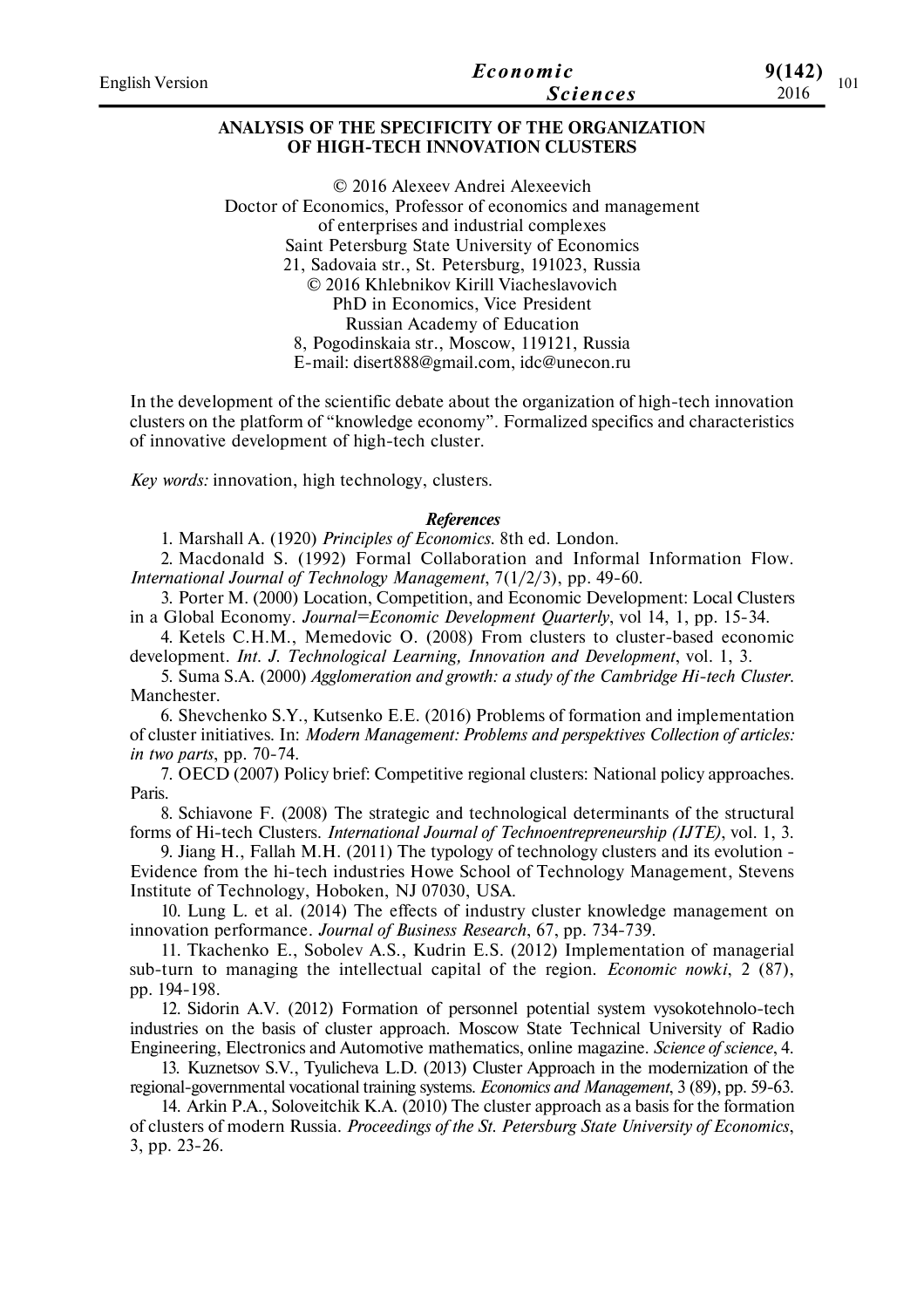|  | Economic            | 9(142)          |      |
|--|---------------------|-----------------|------|
|  | 102 English Version | <i>Sciences</i> | 2016 |

15. Tatarinov I.P., Pugacheva N.B., Shevtsova V.V. (2012) Industry Education Cluster: an essential characteristic. *Economic and humanitarian investion regions*, 3, рр. 56-63.

16. Hager P. (2006) Lifelong learning in the workplace? Challenges and issues. *Journal of Workplace Learning*, vol. 16, Iss. 1/2, pp.22-32.

17. Gibb A., Hannon P. (2006) Towards the entrepreneurial university? National Council for Graduate Entrepreneurship. *Working Paper*, 035. Retrieved April 29, 2014.

18. Moshtakov A.A. (2016) Education Cluster Management as polifunktsio-tional system. In: *Personality. Society. Education. The quality of life and education: strategies and innovative practices collection of articles XIX International scientific-practical conference. Leningrad Regional Institute of Education Development*, pp. 138-146.

19. Volkov P.B. (2016) Development of the concept of continuous pedagogical education in the conditions of integration of educational institutions into educational spacecraft. *Youth Research Bulletin*, 7, (7), рр. 87-91.

20. Januška M. (2011) Communication as a key factor in Virtual Enterprise paradigm support. In: *Innovation and Knowledge Management: A Global Competitive Advantage.* Kuala Lumpur, рр. 1-9.

21. Venture Market Navigator - MoneyTreeTM (2016) *Review of Venture Ros-these industries in 2015*. Moscow.

22. Data & Reports 2009-2016 (2016) World Bank, NW Washington, World Bank Publishing.

23. Cluster Approach Evaluation. Final. OCHA (2007) *Evaluation and studies section (ess)*, November, p. 111.

24. Roco M.C., Sims W. (2002) Bainbridge Converging Technologies for Improving Human Performance: nanotechnology, biotechnology, information technology and cognitive science // NSF/DOC-sponsored report National Science Foundation, Arlington, Virginia.

*Received for publication on 07.08.2016*

## **FINANCE, MONEY CIRCULATION AND CREDIT**

### **ANALYSIS OF COST ESTIMATION OF A SOFTWARE PRODUCT ON THE MARKET OF MEDICAL INFORMATION SYSTEMS**

© 2016 Vaganova Elena Vladimirovna National Research Tomsk State University 36, Lenin str., Tomsk, 634050, Russia E-mail: hailun@mail.ru

The peculiarities of the process of cost estimation software for medical information systems (MIS). The factors of influence on the pricing of MIS and evaluation methods of their development in practice. On the basis of the expert survey and in-depth interviews of managers and specialists of Russian and foreign companies involved in the development of software products in health care, found that the process of cost estimation of software development for MIS is in its development, requires improvement and adaptation to market conditions and the requirements of all its participants.

*Key words:* medical instrument, medical information system, software, custom development, valuation, valuation techniques.

*Received for publication on 03.08.2016*